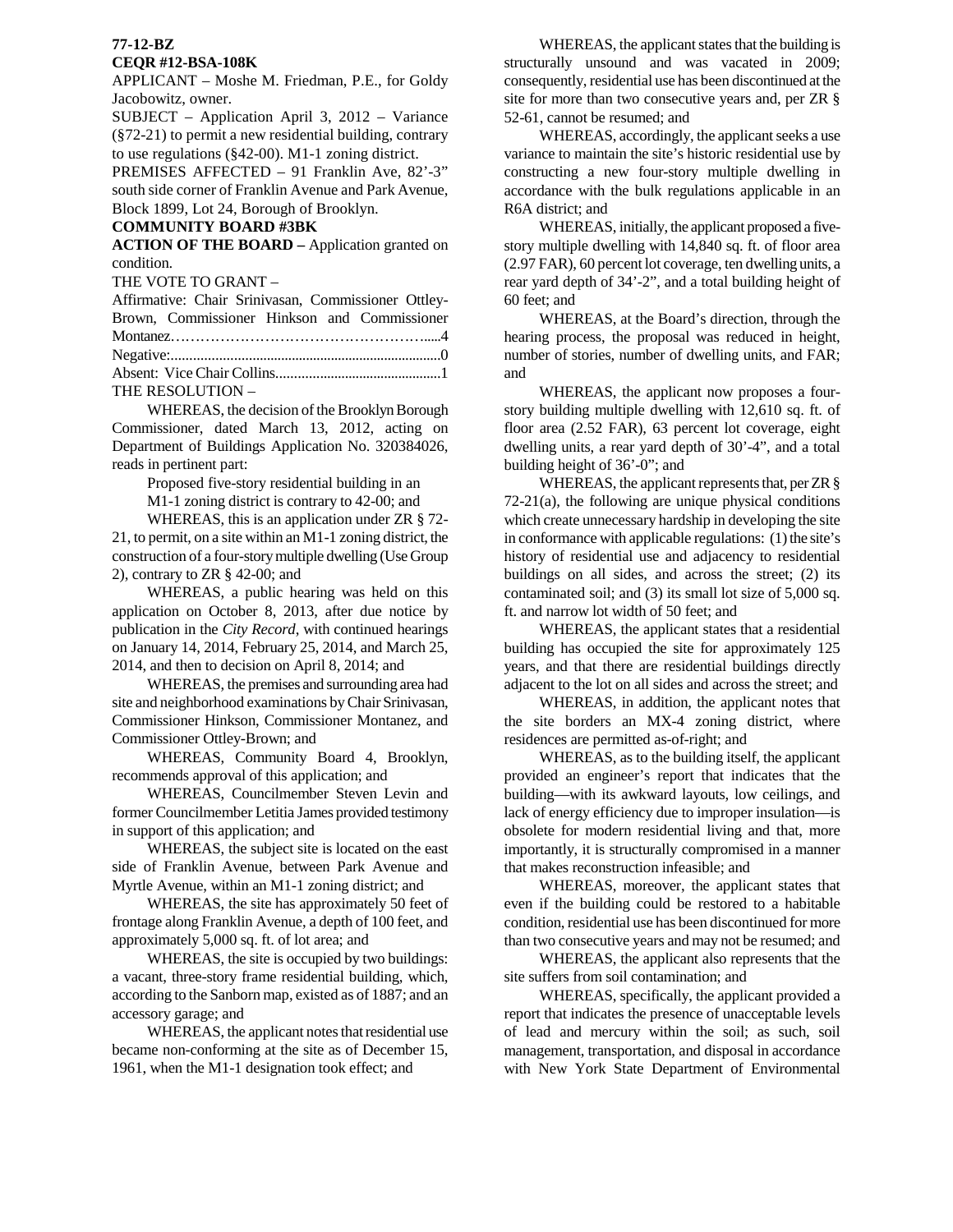## **77-12-BZ**

## **CEQR #12-BSA-108K**

Conservation ("DEC") regulations is required, at significant cost; and

 WHEREAS, finally, the applicant represents that the site's narrowness and small lot size would result in a conforming manufacturing or commercial building with inefficient, narrow floor plates that would be inadequate space for providing a loading dock; further, the applicant states that based on the small lot size, a conforming development would provide a maximum floor plate of 5,000 sq. ft., which the applicant represents is substandard for modern manufacturing uses; and

 WHEREAS, in support of its claim that the site with its narrow lot width and small lot size—is not feasible for modern manufacturing use, the applicant conducted a study of all vacant sites within the subject M1-1 district; the applicant notes that vacant sites are comparable because the existing buildings at the site are in disrepair and must be demolished; and

 WHEREAS, based on the study, the applicant concludes that, except two other sites on Franklin Avenue, vacant sites within the M1-1 district are either: (1) occupied by existing commercial or industrial uses; (2) adjacent to existing commercial or industrial uses; (3) located on streets where conforming uses predominate; or (4) located adjacent to other vacant sites, which could allow for a possible assemblage; and

 WHEREAS, thus, the applicant concludes that only the subject site is too small to be developed independent of its neighboring sites, unable to develop in conjunction with adjacent sites (because it is surrounded by residences on all sides), and located on a predominantly residential street; and

 WHEREAS, the Board disagrees with the applicant that a 5,000-sq.ft. site is particularly unique or prohibitively small to develop; however, the Board agrees with the applicant that the site's historic residential use, adjacency to other residential uses (indeed, the predominance of residential use on the block), and soil contamination, are unique physical conditions, which, in the aggregate, create unnecessary hardship and practical difficulty in developing the site in conformance with the applicable zoning regulations; and

WHEREAS, to satisfy ZR § 72-21(b), the applicant submitted a feasibility study which analyzed the rate of return on an as-of-right industrial building at the site and the proposal; and

 WHEREAS, according to the study, a one-story building with approximately 5,000 sq. ft. of floor area occupied by a manufacturing use would yield a negative rate of return; the proposed residential building, on the other hand, would realize a reasonable return; and

 WHEREAS, based upon its review of the feasibility study, the Board has determined that because of the subject lot's unique physical condition, there is no reasonable possibility that development in strict conformance with applicable use requirements will provide a reasonable return; and

 WHEREAS, the applicant represents that the proposed building will not alter the essential character of the neighborhood, will not substantially impair the appropriate use or development of adjacent property, and will not be detrimental to the public welfare, in accordance with  $ZR \S 72-21(c)$ ; and

 WHEREAS, the applicant states that the subject block is primarily developed with residential buildings; the applicant notes that directly behind the site—the eastern half of the subject block—is an MX-4 zoning district, where the proposed use would be as-of-right; and

 WHEREAS, as to adjacent uses, as noted above, there are residential uses on all adjacent lots and across the street; and

 WHEREAS, the applicant also notes that the site was occupied by a residential building from at least 1887 until 2009; thus, the applicant asserts that the site—and the subject stretch of Franklin Avenue—have a long-standing residential character despite the site's M1-1 designation; and

 WHEREAS, accordingly, the applicant contends that the proposal is more consistent with the neighborhood character than a conforming use would be; and

 WHEREAS, as to bulk, the applicant states that the building complies in all respects with the R6A bulk regulations; and

 WHEREAS, at hearing, the Board expressed concerns regarding the compatibility of the originallyproposed building height and number of stories with the surrounding residential buildings; and

 WHEREAS, in response, the applicant reduced the height from 60'-0" to 36'-0" and the number of stories from five to four, and provided a streetscape, which demonstrates that the proposal is consistent with the height of the surrounding residential buildings; and

 WHEREAS, accordingly, the Board finds that this action will not alter the essential character of the surrounding neighborhood nor impair the use or development of adjacent properties, nor will it be detrimental to the public welfare; and

 WHEREAS, the Board finds that, consistent with ZR § 72-21(d), the hardship herein was not created by the owner or a predecessor in title, but is rather a function of the site's unique physical conditions; and

 WHEREAS, finally, the Board finds that the proposal is the minimum variance necessary to afford relief, as set forth in ZR § 72-21(e); and

 WHEREAS, accordingly, the Board has determined that the evidence in the record supports the findings required to be made under ZR § 72-21; and

 WHEREAS, the project is classified as an Unlisted action pursuant to 6 NYCRR, Part 617.2; and